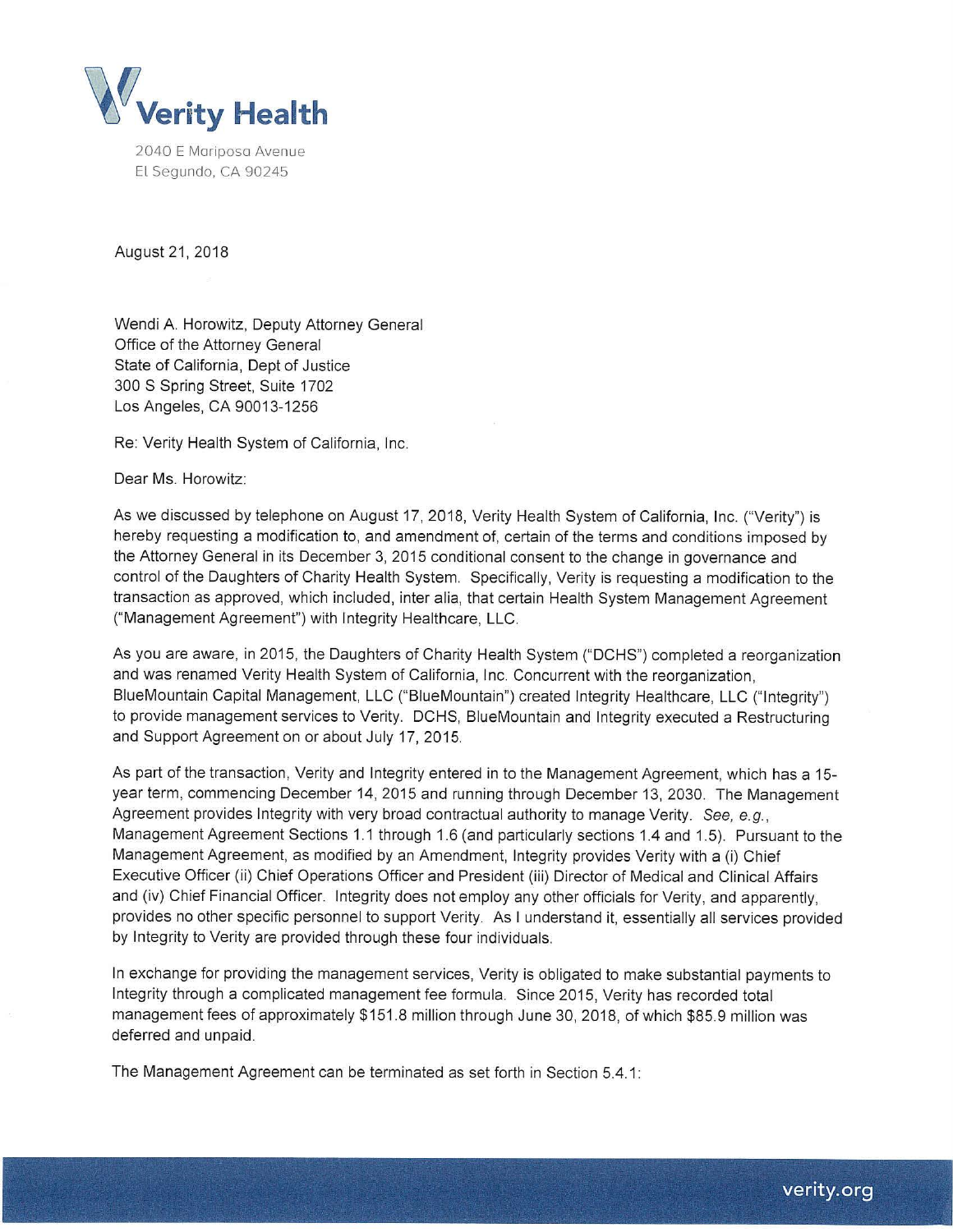"Absent Gause" under Section 5.2, Health System may terminate this Agreement at any time within 90 days' prior written notice to Manager . . . provided that Health System shall pay to Manager: (i) all Manager Compensation (including any interest accrued thereon) and other fees or reimbursable expenses accrued and payable to the Manager prior to the effective date of termination; and (ii) a termination fee equal to the present value of the Manager Compensation that, in the absence of termination of the Agreement will be payable to Manager from the day of the Notice of Termination through the remainder of the Initial Term exclusive of any Renewal Term (the "Termination Fee").

Following the Restructuring and Support Agreement and related transactions, NantWorks, LLC ("NantWorks"), acquired from BlueMountain the option to purchase certain former DHCS assets. NantWorks also acquired a 90% ownership interest in Integrity.

In connection with the approval of the OCHS reorganization, the Attorney General imposed conditions upon the transaction, as set forth in the Attorney General's letter dated December 3, 2015. Of note, and most critically for purposes of this request, the Management Agreement cannot be modified or rescinded without first providing the Attorney General 60 days' advanced notice of the proposed modification or rescission:

The transaction approved by the Attorney General consists of the System Restructuring and Support Agreement dated July 17, 2015, Amendment No. 1 to System Restructuring and Support Agreement, and any agreements or documents referenced in or attached to as an exhibit or schedule and any other documents referenced in the System Restructuring and Support Agreement and Amendment No. 1 to System Restructuring and Support Agreement including, but not limited to:

\* \* \*

b. Health System Management Agreement with Integrity Healthcare, LLC;

\* \* \*

All the entities listed in Condition I, Integrity Healthcare, LLC, a Delaware limited liability company, BlueMountain Capital Management, LLC, a Delaware limited liability company, and any other parties referenced in the above agreements shall fulfill the terms of these agreements or documents and shall notify and obtain the Attorney General's approval in writing of any proposed modification or rescission of any of the terms of these agreements or documents. Such notifications shall be provided at least sixty days prior to their effective date in order to allow the Attorney General to consider whether they affect the factors set forth in Corporations Code section 5917 and obtain the Attorney General's approval.

## (emphasis added).

In addition, pursuant to the July 17, 2015 conditional approval, any transfer of control or management requires 60 days' notice to the Attorney General:

For 15 years from the closing of the System Restructuring And Support Agreement, [each hospital] and all future owners, managers, lessees, licensees, or operators of [each hospital] shall be required to provide written notice to the attorney general 60 days prior to entering into any agreement or transaction to do any of the following: